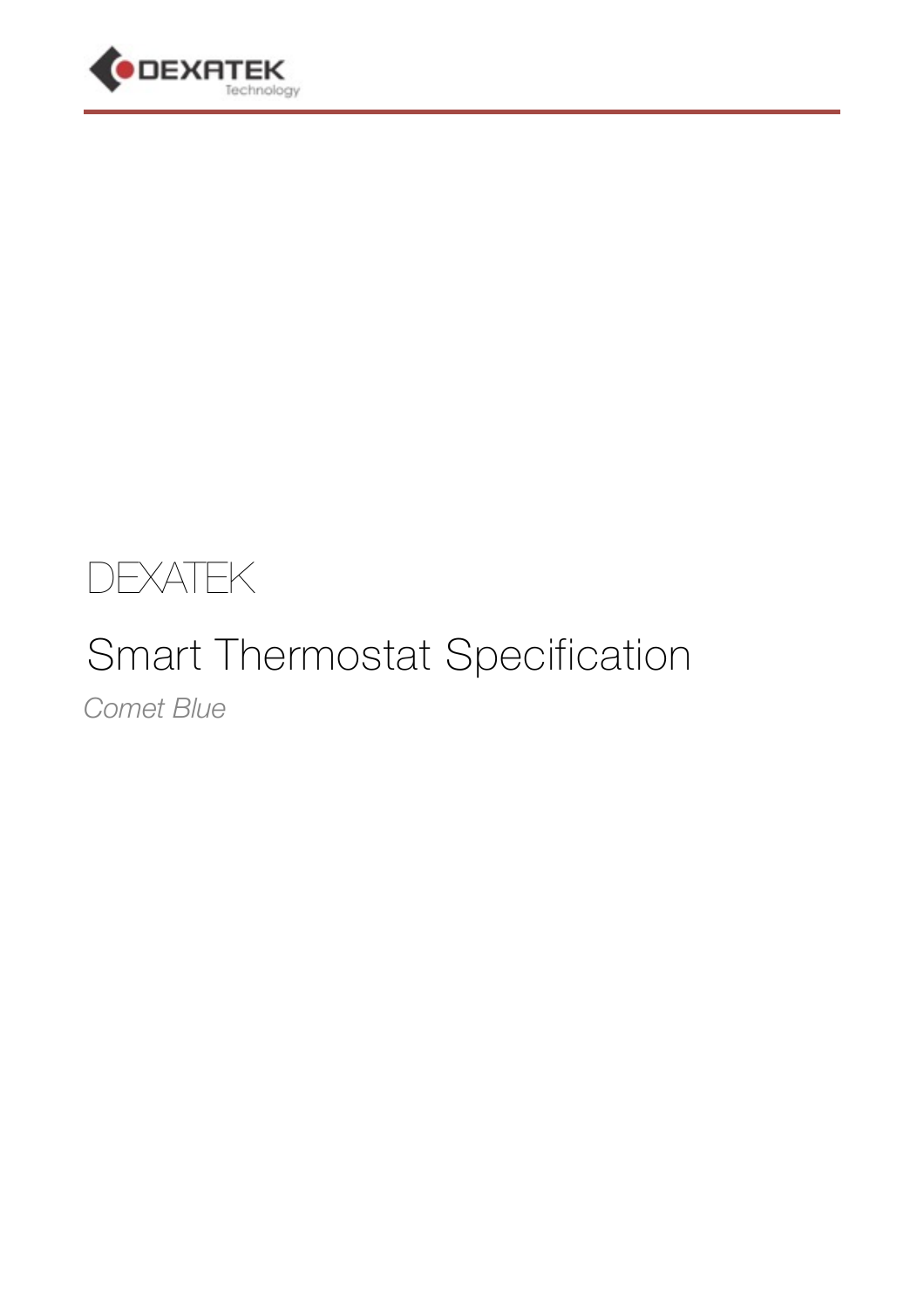

#### 1. Description

Dexatek Smart thermostat is an intelligent, programmable and energy saving thermostat that control your heating systems from smart phone.

The Smart thermostat connects to Dexatek Smart Gateway via Bluetooth 4.0 smart - Bluetooth Low Energy. This gateway can allow you to control and check the status of Smart thermostat when you are away from home. With using ∑Casa App, you are able to set individual heating program for each day or special holiday times.

The thermostat also supports Dexatek Smart Link system(JobLink). Based on this mechanism, Smart thermostat will be more user-friendly. For example, the radiator can be turned on when the temperature measured by Dexatek Smart Weather sensor is too low. Or, the radiator will be automatically turned off whey you leave home.



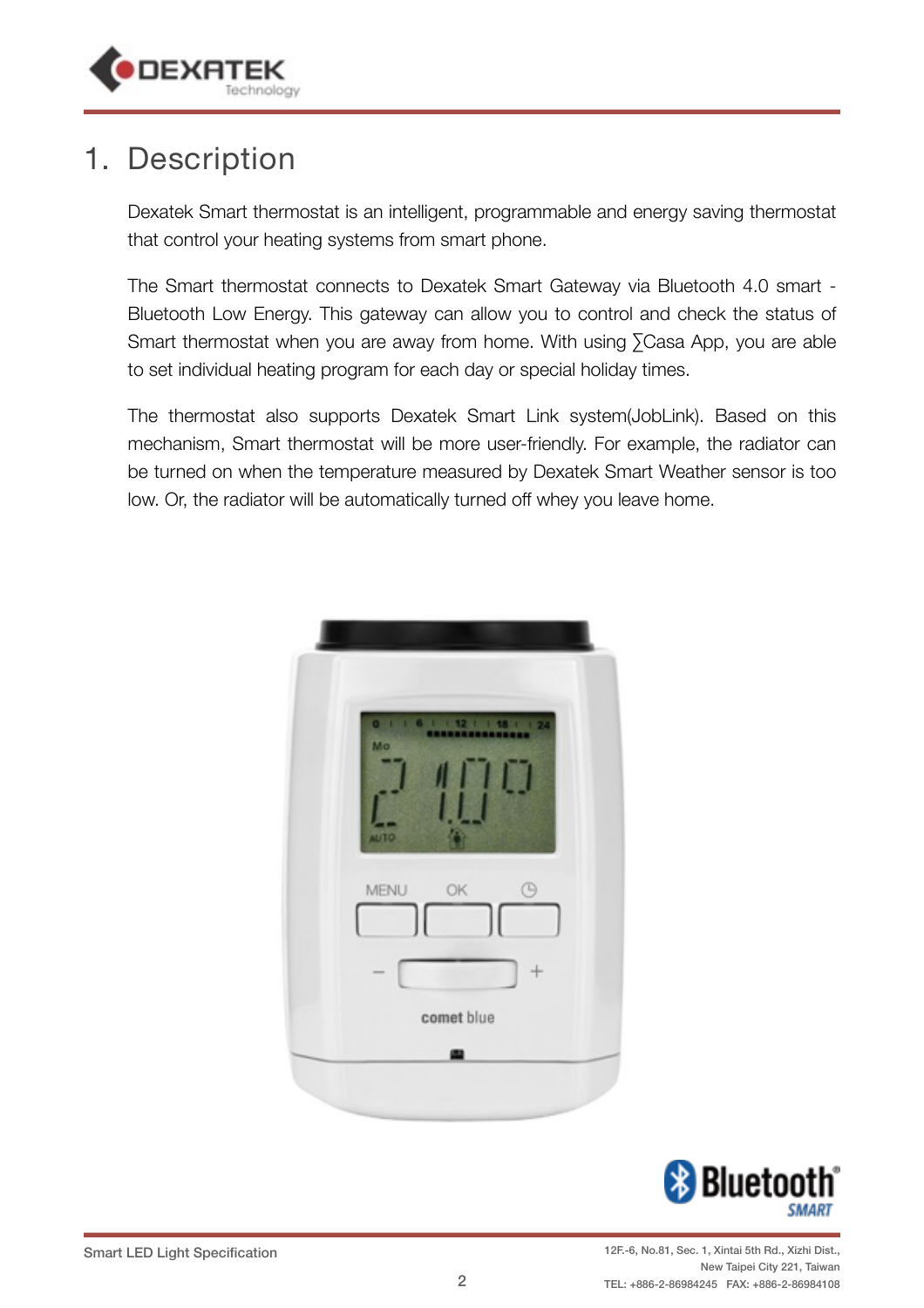

### 2. Features

- Individual heating program can be set for each day
- 8 individually programmable switch points per day
- Up to 30% less heating cots
- Nearly noiseless gear
- Adjusting wheel for manually changing the room temperature
- Heating and economy times and temperature can be set via menus
- Goes easy on valves with ET valve-protection
- "Window open" detection
- Anti-freeze funktion
- Child safety feature
- Timer function
- Limescale protection function
- Holiday times can be set separately
- Eight switching points can be set per day
- Fits on many well-known valve bodies (e.g. Heimeier, Danfoss, Honeywell Braukmann, Honeywell MNG, Oventrop from around 1996, etc.)
- Easy to install due to the snap-on-adapter, no need for tools and no dirt
- ∑Casa JobLink supported